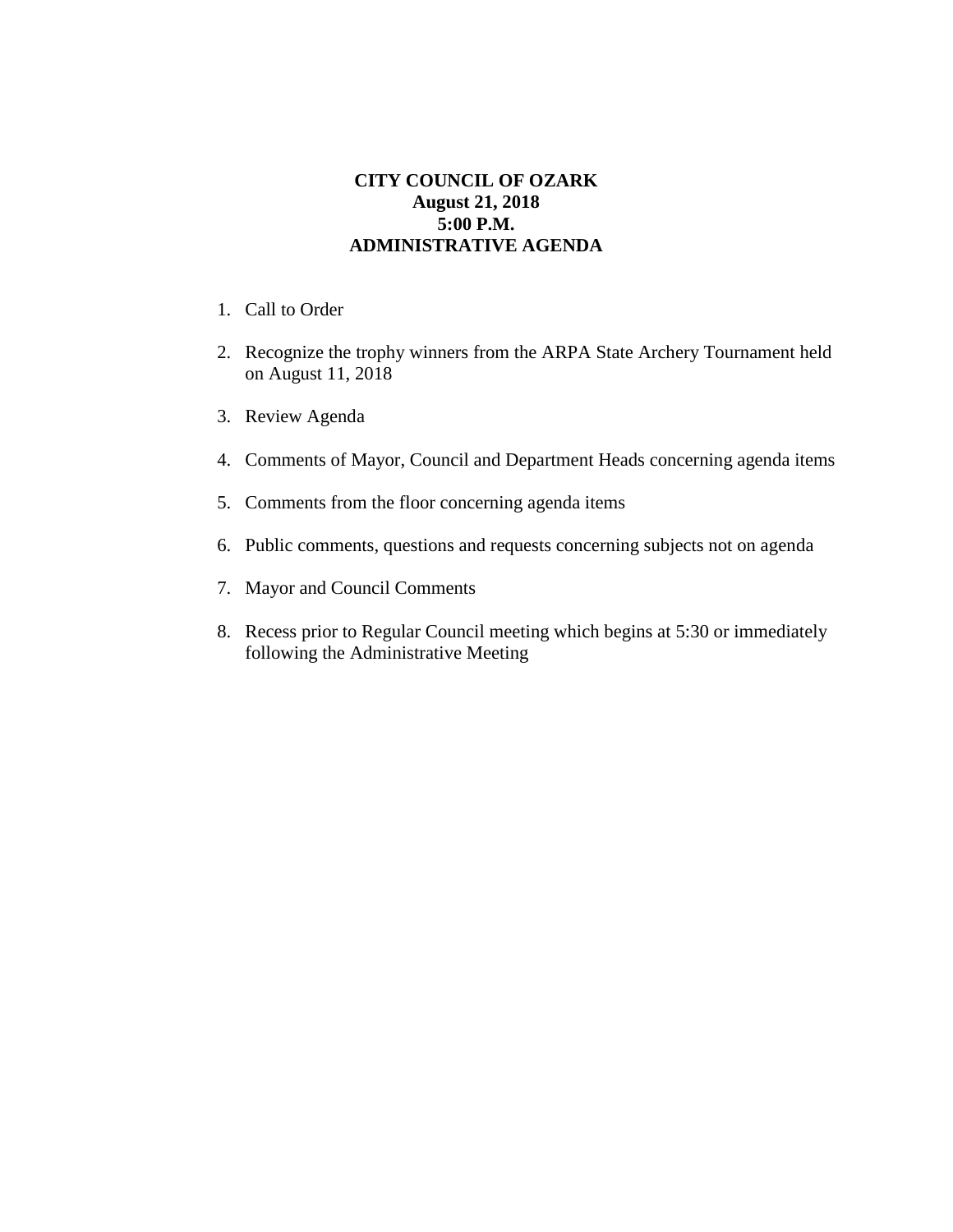## **CITY COUNCIL OF OZARK August 21, 2018 5:30 PM AGENDA**

- 1. Call to Order
- 2. Prayer & Pledge of Allegiance
- 3. Minutes from the Working Council Meeting held on July 30, 2018 and the Regular Council Meeting held on August 7, 2018
- 4. Set Agenda
- 5. Resolution Declaring Surplus Property Police Department 2012 Dodge Charger
- 6. Resolution Declaring Certain Properties a Public Nuisance 687 Bermuda Street and Setting a Public Hearing for September 18, 2018
- 7. Resolution Declaring Certain Properties a Public Nuisance 611 Bermuda Street and Setting a Public Hearing for September 18, 2018
- 8. Resolution Declaring Certain Properties a Public Nuisance 151 Lee Street and Setting a Public Hearing for September 18, 2018
- 9. Resolution Declaring Certain Properties a Public Nuisance 143 Lee Court and Setting a Public Hearing for September 18, 2018
- 10. Resolution Declaring Certain Properties a Public Nuisance 504 Fairview Street and Setting a Public Hearing for September 18, 2018
- 11. Resolution Declaring Certain Properties a Public Nuisance 488 Pine Avenue and Setting a Public Hearing for September 18, 2018
- 12. Resolution Declaring Certain Properties with Dangerous Buildings a Public Nuisance 626 Willa Street
- 13. Resolution Declaring Certain Properties with Dangerous Buildings a Public Nuisance 147 Short Pine Avenue
- 14. Resolution Declaring Certain Properties with Dangerous Buildings a Public Nuisance 415 B James Street
- 15. Resolution Declaring Certain Properties with Dangerous Buildings a Public Nuisance 1775 N Union Avenue
- 16. Award a Bid Tabulation for Faust Avenue and Peacock Street Sidewalk Connectors Project No. TAPAA-TA17 (920)
- 17. Award a Bid Tabulation for the 2018 Street Resurfacing Project
- 18. Award a Bid Tabulation for Financing a 2019 Freightliner M2-106 Truck with a Knuckle Boom Loader